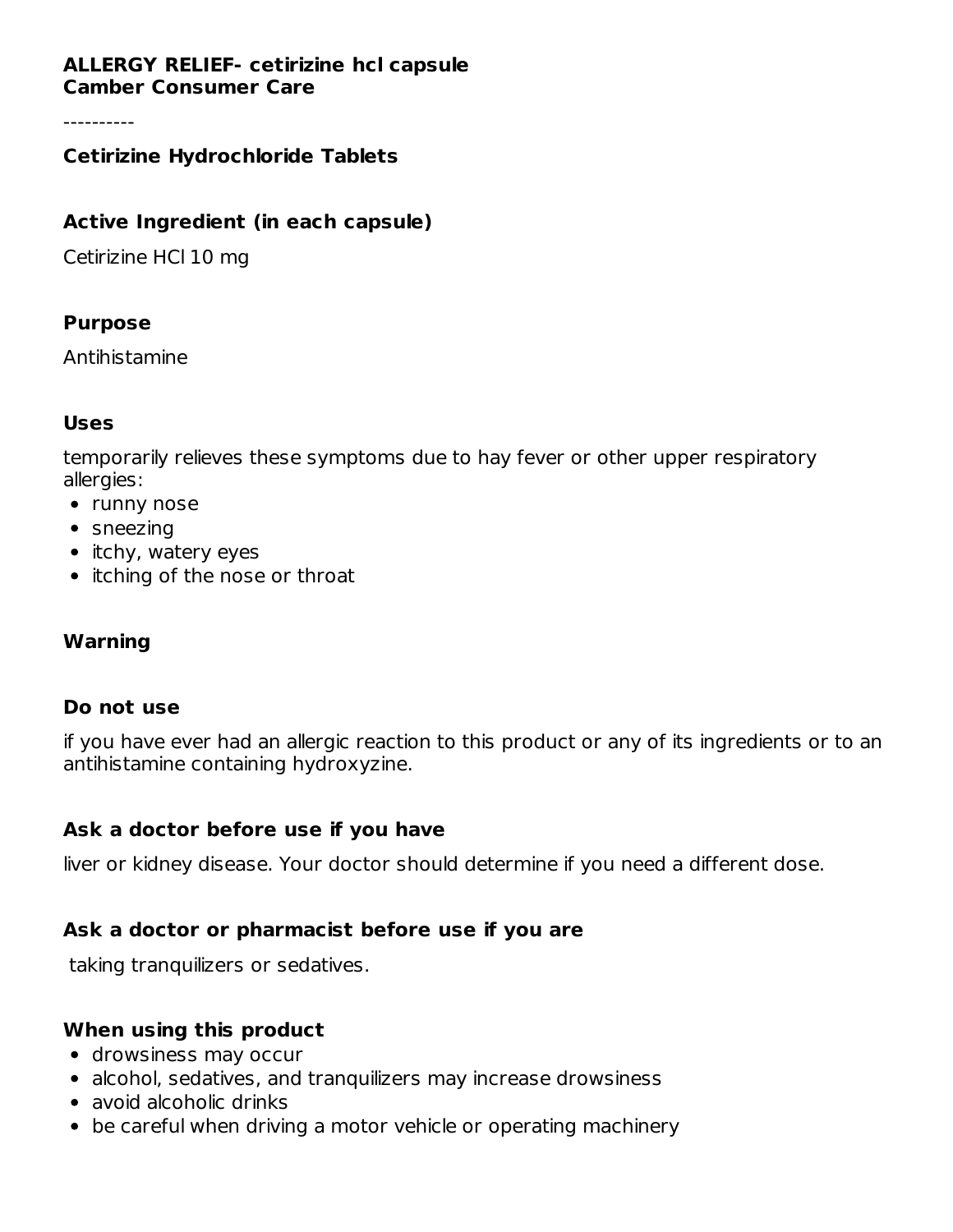## **Stop use and ask a doctor if**

an allergic reaction to this product occurs. Seek medical help right away.

#### **If pregnant or breast-feeding**

- if breast-feeding: not recommended
- if pregnant: ask a health professional before use.

#### **Keep out of reach of children**

In case of overdose, get medical help or contact a Poison Control Center (1-800-222- 1222) right away.

## **Directions**

| Adults and<br>children 6 years<br>and over   | One 10 mg capsule once daily; do not take more than one 10<br>mg capsule in 24 hours. A 5 mg product may be appropriate for less<br>severe symptoms. |
|----------------------------------------------|------------------------------------------------------------------------------------------------------------------------------------------------------|
| Adults 65 years<br>and over                  | ask a doctor.                                                                                                                                        |
| Children under 6<br>years of age             | ask a doctor                                                                                                                                         |
| Consumers with<br>liver or kidney<br>disease | ask a doctor                                                                                                                                         |

## **Other Information**

- store at 20<sup>o</sup>to 25<sup>o</sup>C (68<sup>o</sup> to 77<sup>o</sup> F)
- avoid high humidity and excessive heat above  $40^{\circ}$  C (104 $^{\circ}$  F)
- protect from light

## **Inactive Ingredients**

Butylated hydroxytolene, gelatin, glycerin, mannitol, pharmaceutical ink, polyethylene glycol 400, purified water, sodium hydroxide, Sorbitan, Sorbitol

## **Questions or comments?**

## **Call 1-888-588-1418 Monday-Friday 9AM-5PM EST**

## **Principal Display Panel**

\*Compare to the active ingredient in ZYRTEC® Liquid Gels

Allergy Relief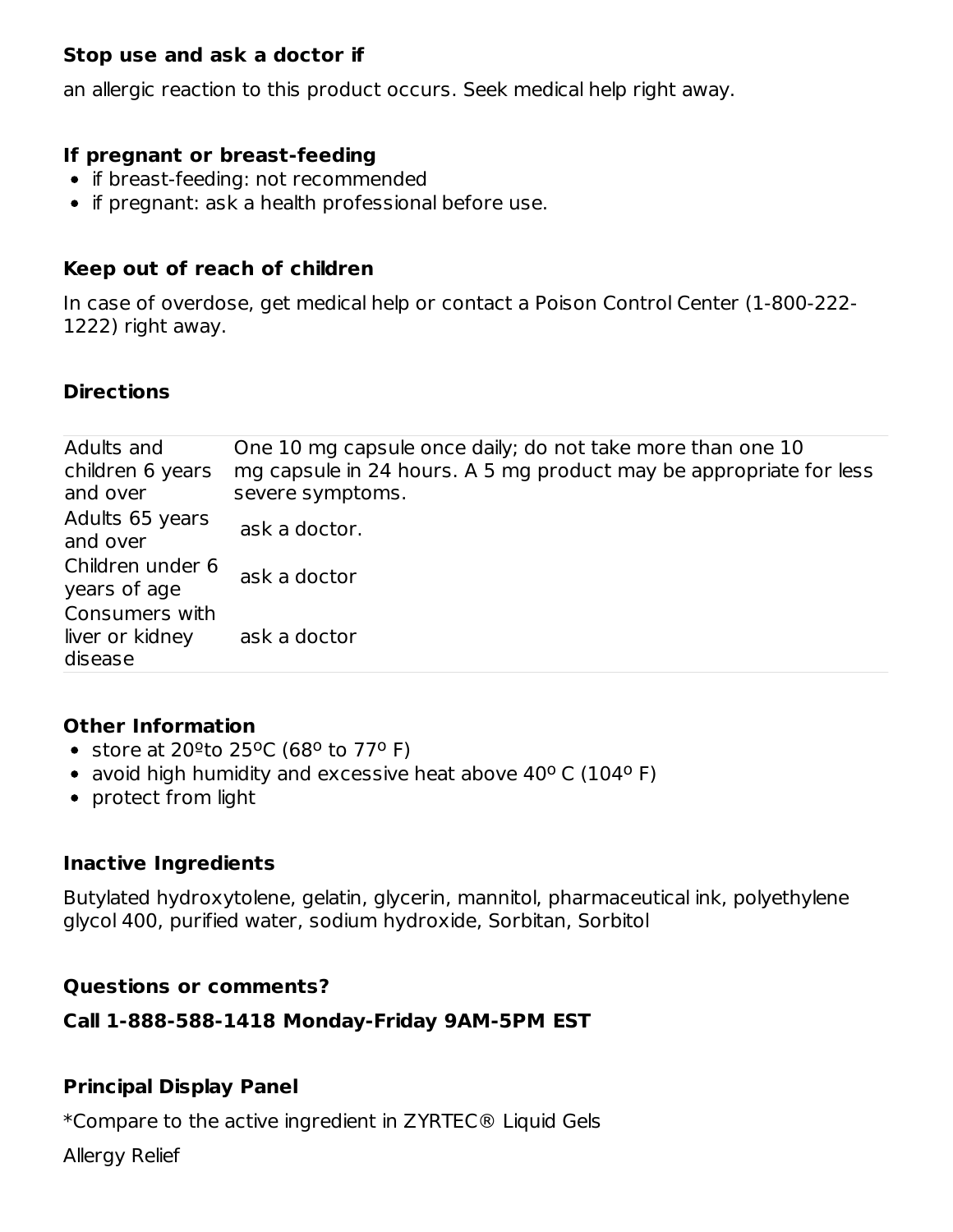Cetirizine HCI Capsules,10 mg/Antihistamine

24 Hour Relief of:

- Sneezing
- Runny nose
- $\bullet$  Itchy, watery eyes
- Itchy throat or nose

Indoor and outdoor allergies

Original Prescription Strength

**Softgels** 

(\*\*Liquid-Filled Capsules)

\*This product is not manufactured or distributed by McNeil Consumer Healthcare, distributor of Zyrtec® Liquid Gels

## **TAMPER EVIDENT: DO NOT USE IF PRINTED SAFETY SEAL UNDER CAP IS BROKEN OR MISSING.**

## **KEEP OUTER CARTON FOR COMPLETE WARNINGS AND PRODUCT INFORMATION.**

Distributed by:

Camber Consumer Care Inc, Piscataway, NJ 08854, USA

**Product Label**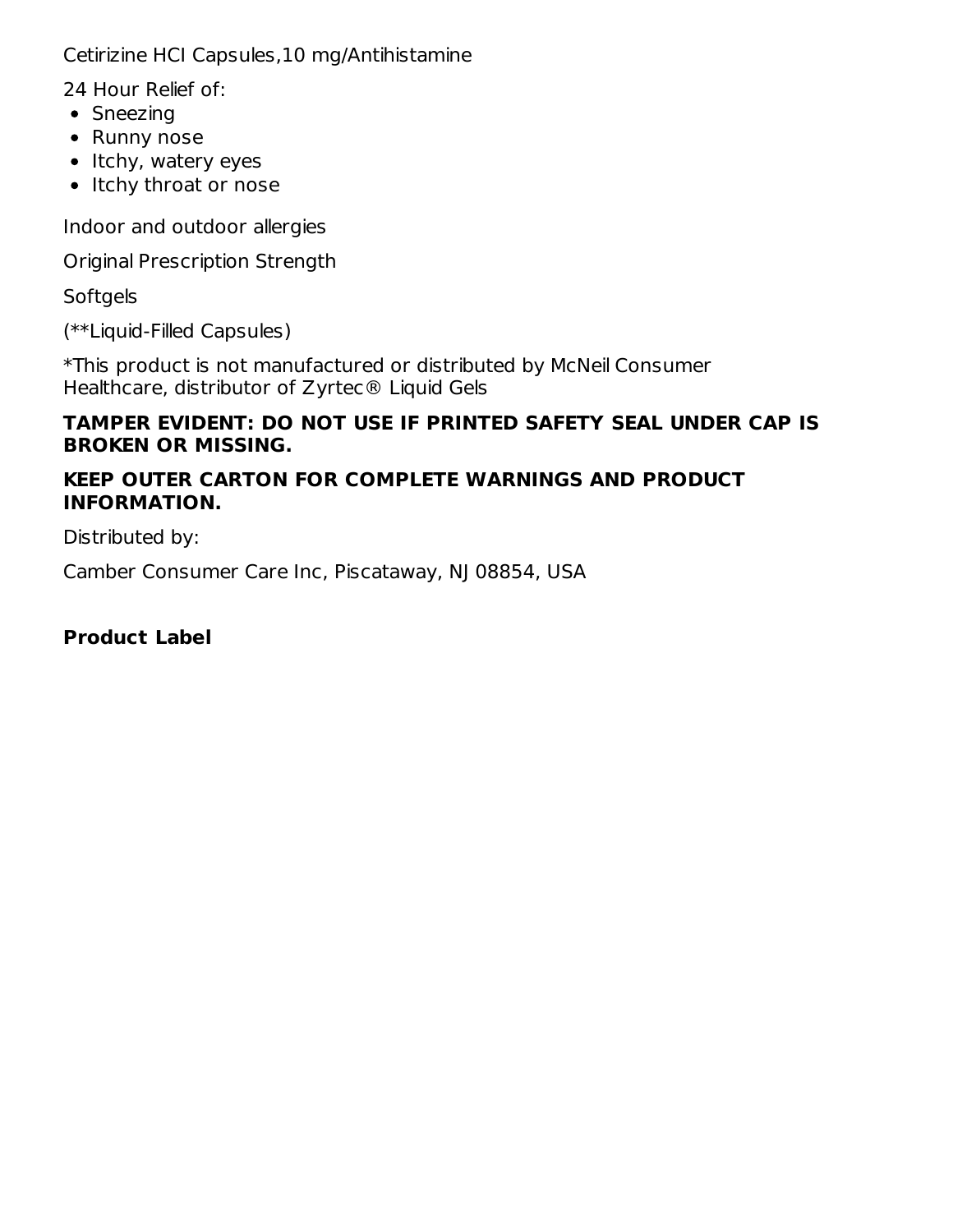

| <b>ALLERGY RELIEF</b><br>cetirizine hcl capsule                                          |                       |                           |                                           |               |                  |  |
|------------------------------------------------------------------------------------------|-----------------------|---------------------------|-------------------------------------------|---------------|------------------|--|
|                                                                                          |                       |                           |                                           |               |                  |  |
| <b>Product Information</b>                                                               |                       |                           |                                           |               |                  |  |
| <b>Product Type</b>                                                                      | <b>HUMAN OTC DRUG</b> | <b>Item Code (Source)</b> |                                           | NDC:69230-303 |                  |  |
| <b>Route of Administration</b>                                                           | ORAI                  |                           |                                           |               |                  |  |
|                                                                                          |                       |                           |                                           |               |                  |  |
| <b>Active Ingredient/Active Moiety</b>                                                   |                       |                           |                                           |               |                  |  |
| <b>Ingredient Name</b>                                                                   |                       |                           | <b>Basis of Strength</b>                  |               | <b>Strength</b>  |  |
| <b>CETIRIZINE HYDROCHLORIDE (UNII: 640047KTOA) (CETIRIZINE -</b><br>UNII: YO 7261 ME 24) |                       |                           | <b>CETIRIZINE</b><br><b>HYDROCHLORIDE</b> |               | 10 <sub>mg</sub> |  |
|                                                                                          |                       |                           |                                           |               |                  |  |
| <b>Inactive Ingredients</b>                                                              |                       |                           |                                           |               |                  |  |
| <b>Ingredient Name</b>                                                                   |                       |                           |                                           |               | <b>Strength</b>  |  |
| <b>GELATIN (UNII: 2G86QN327L)</b>                                                        |                       |                           |                                           |               |                  |  |
|                                                                                          |                       |                           |                                           |               |                  |  |